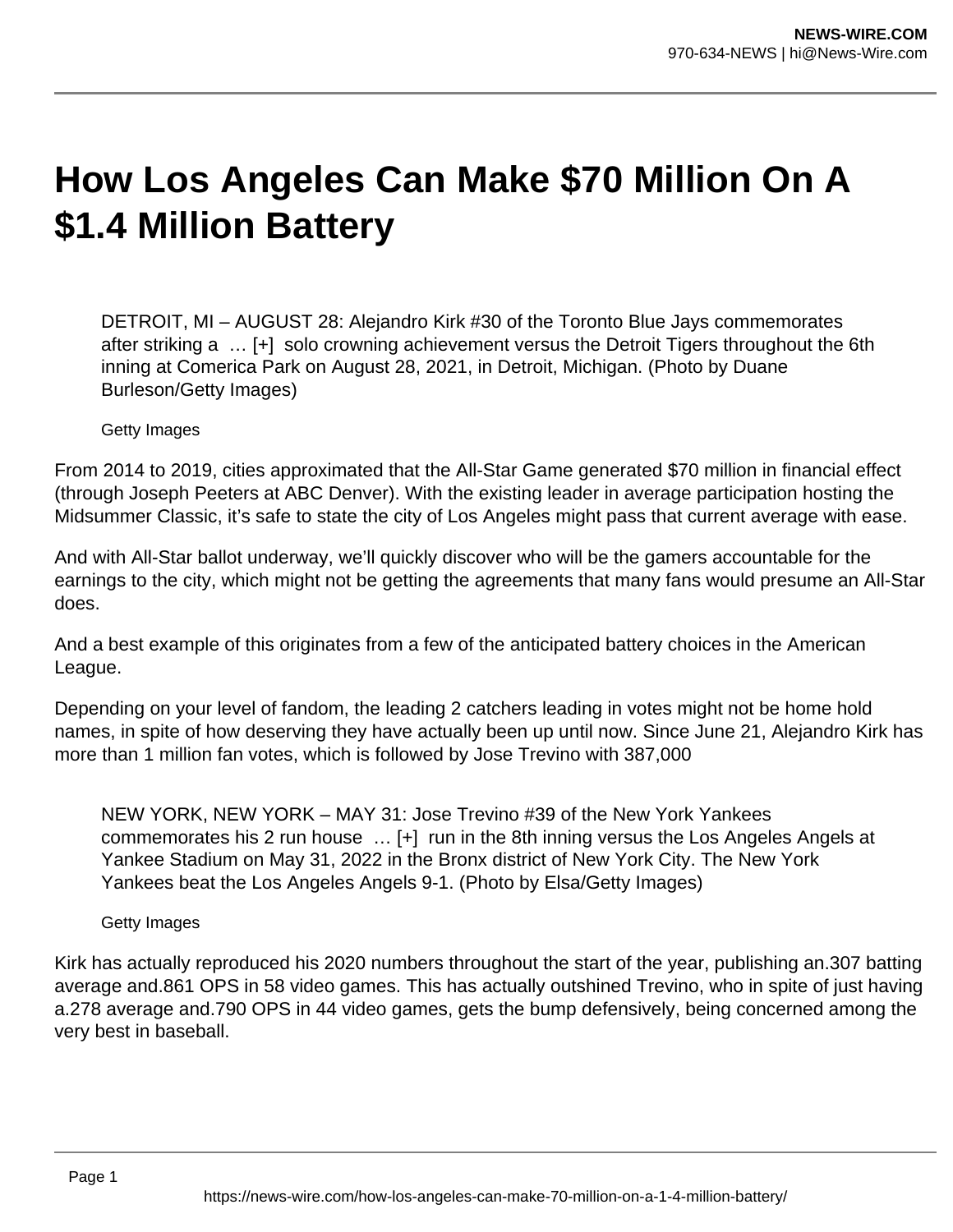Although their specific numbers might lean one method or another, their incomes are separated by simply \$6,000, as Kirk will make \$714,000 to Trevino's \$720,000

The presumptive beginning pitchers who might be tossing to them are not that away from those incomes either.

ST. PETERSBURG, FL – MAY 29: Shane McClanahan #18 of the Tampa Bay Rays tosses versus the New York … [+] Yankees throughout a baseball video game at Tropicana Field on May 29, 2022 in St. Petersburg, Florida. (Photo by Mike Carlson/Getty Images)

## Getty Images

Currently, the AL ERA leaders are in between the Rays' Shane McClanahan (1.81 ERA in 84.1 IP) and Nestor Cortes Jr. (1.94 ERA in 69.2 IP). Both of those southpaws will be making listed below \$750,000 this year too, with McClanahan making \$711,400 to Cortes' \$727,500

While fans do not have the option to choose the beginning pitcher, it is most likely these 2 would have gotten a bulk of the votes, possibly leaning Cortes due to his web appeal over his strong start to the season.

BALTIMORE, MARYLAND – SEPTEMBER 15: Starting pitcher Nestor Cortes Jr. #65 of the New York Yankees … [+] tosses to a Baltimore Orioles batter in the very first inning at Oriole Park at Camden Yards on September 15, 2021 in Baltimore, Maryland. (Photo by Rob Carr/Getty Images)

## Getty Images

But, these inexpensive agreements are not due to an absence of efficiency, however simply the age of the future All-Stars. All 4 of the gamers noted are still in the arbitration years of their agreements, hence managing just how much they can make.

They are not alone for anticipated All-Star beginners that are still earning less than one million dollars a year, as other finalists like Jazz Chisholm Jr. and Taylor Ward might be heading to LA under comparable earnings.

While it might appear unreasonable for the gamers to be generating a lot profits in contrast to what they're compensated, these arbitration years are a possibility to make their genuine paydays in complimentary company.